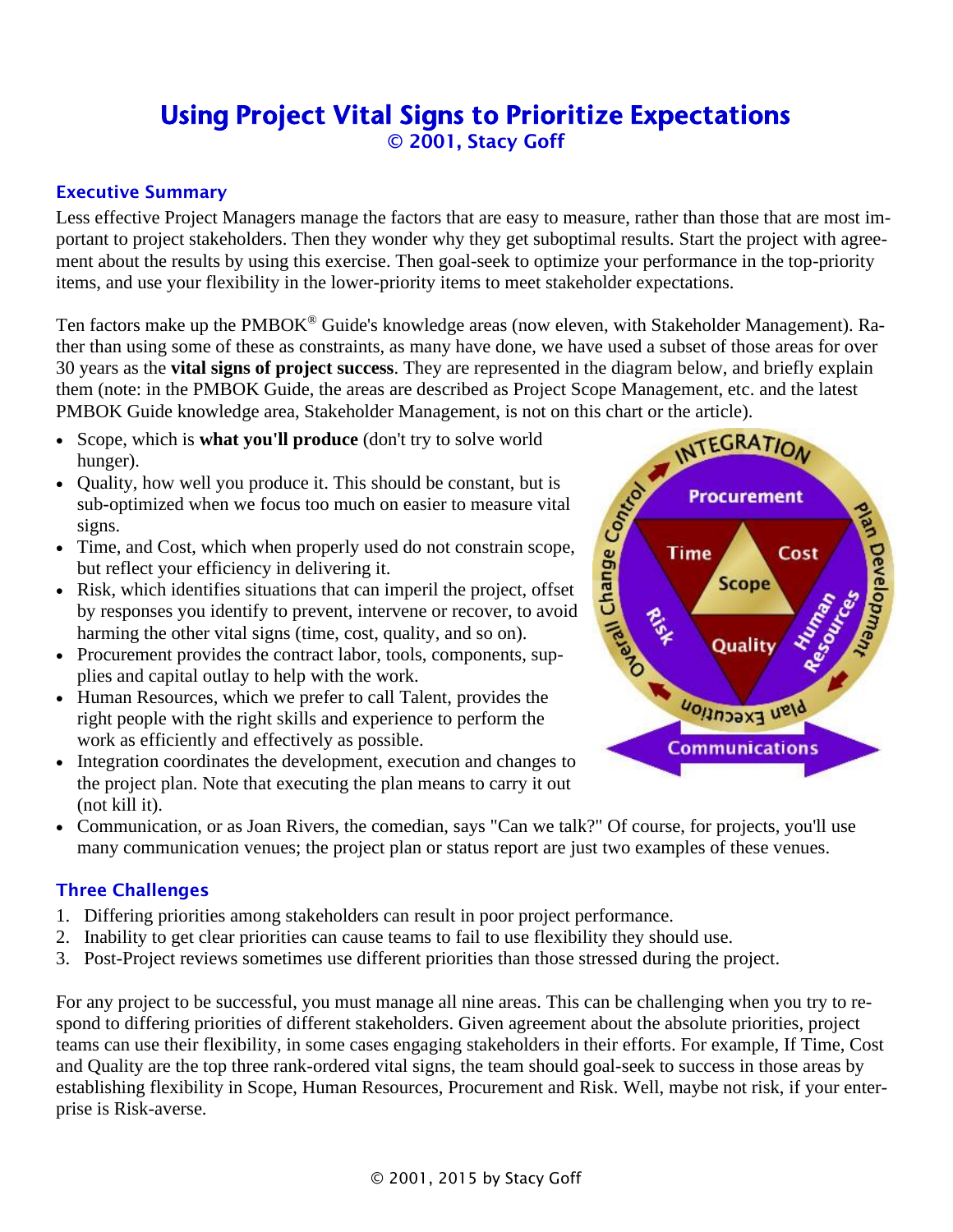In this article, we illuminate that point with an exercise we use in Rapid Initial Planning, our project start-up consulting service. We describe the exercise below.

#### An Exercise

OBJECTIVE: To get agreement about the relative priority of your project's vital signs, or knowledge areas. PROCESS: You perform this exercise first individually, and then compare results with other stakeholders and your team. Even when you cannot get your stakeholders to do this exercise at project start-up you can still get a useful perspective by doing it individually.

*Tip*: to reduce prioritizing complexity to those factors that are measureable outcomes, rather than key and essential parts of your management process, consider dropping Procurement, Integration and Communication from the Vital Signs prioritization; these are beneficial musts, and should always be top priorities.

1. First, working individually, list the six measurable Vital Signs on a sheet of paper.

2. Rank order the three most important of those Vital Signs from each of these perspectives:

- Project Team
- Sponsors and Resource Managers
- End Users

3. Organize your stakeholders into three groups: Project Team, Sponsors & Resource Managers, and End Users. Each group should get consensus about the rank order of the top three Vital Signs for their respective role. If time permits, each group should also agree on the rank order as perceived by the other groups. (Note: Resource Managers are those managers one and two levels up from the project team who set priorities and allocate skilled resources appropriately.)

4. Share your results from Step 3. Answer these questions:

Q: What, if any, common threads or startlingly different perspectives do you see?

Q: How might these priorities change after the project is complete? Why?

Q: How should you reconcile any differences in stakeholder priorities during the project?

Q: How would you reconcile the changes in priorities after the project is complete?

5. Work with your stakeholders to get consensus about the top 3 Vital Signs. Record the results on a flipchart. Record 2-3 reasons why your group established this priority sequence. Later in the project, refer to this list of reasons for ideas whenever you need to do a better job of reconciling differences in priorities.

6. Three or four months into the project (and at regular intervals thereafter) pull out the original flipchart pages and verify that you are still targeting the same Vital Signs. Often we fall back to those factors that are easier to manage, but are not our preferred results. Redirect the project as needed, or change the priorities if the project's business case warrants it.

7. At the end of the project, include the priorities and your performance against them in your project evaluation and Lessons Learned process. For extra credit, consider re-evaluating the priorities a year after the project is completed; you may be surprised to find that your stakeholders now have different priorities. Does this suggest anything in measuring project success?